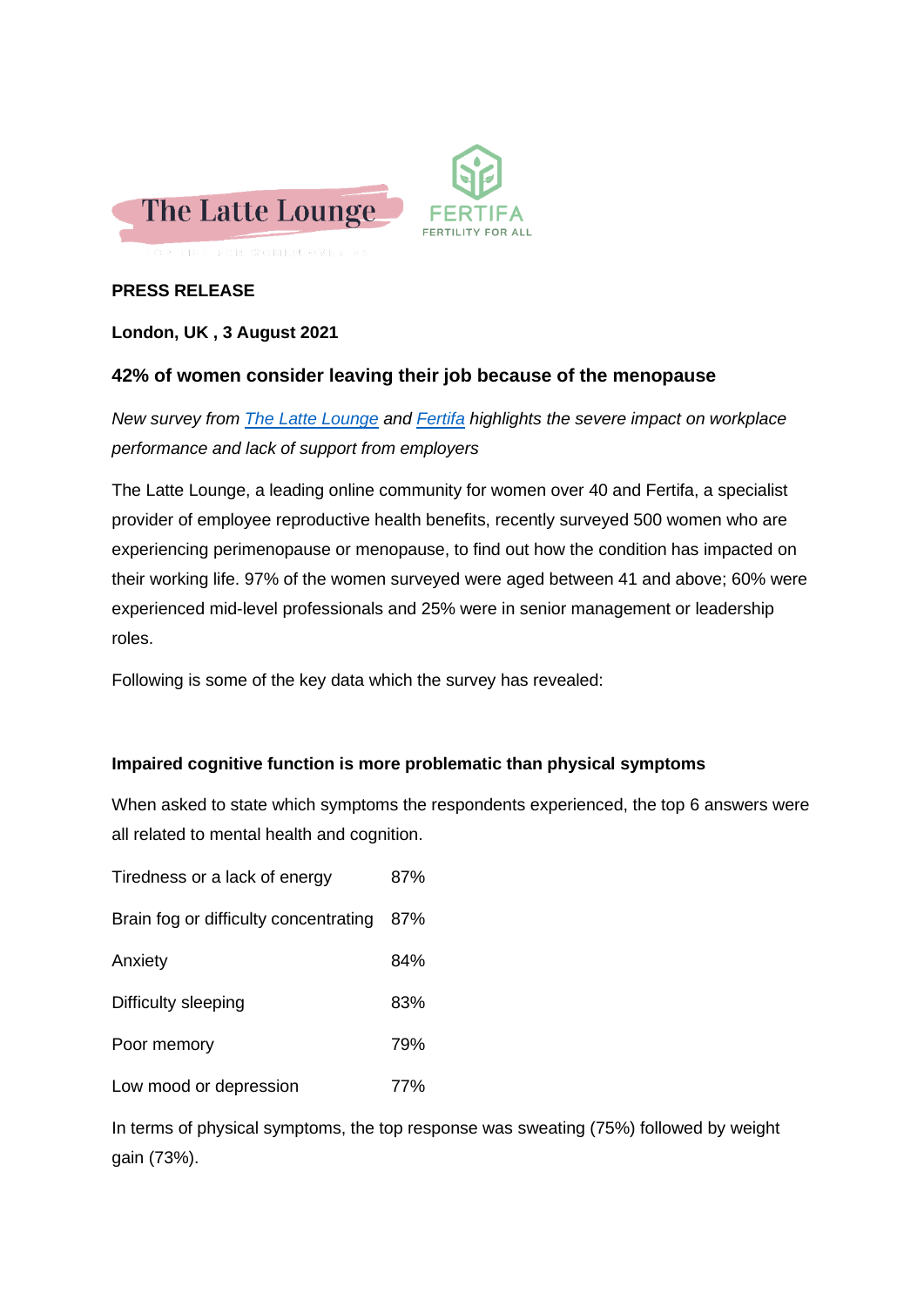Dr Gidon Lieberman, Deputy Medical Director at Fertifa, says: "Most people tend to instantly think of hot flushes and sweats when it comes to the menopause. In truth, it's the impairment to mental wellbeing and brain function which can be the most debilitating. This is where workplaces should really be focusing their efforts when it comes to supporting their employees".

### **HRT uptake is low**

53% have **not** used Hormone Replacement Therapy (HRT) to manage their symptoms, while 47% have turned to natural therapies.

Gidon Lieberman comments: "This low uptake is most likely due to a combination of fears over the perceived risks associated with HRT and a lack of access to menopause trained GPs or specialists.

For most women, the risks of taking HRT are extremely low. The benefits of replacing lost hormones on the other hand are numerous; from improving hot flushes, night sweats, concentration and mood, as well as the long term protection against thinning bones (osteoporosis) and lowering the risks of heart disease. Naturally, it is important to undergo a full consultation with a trained GP or consultant before starting a treatment programme but an overwhelming majority of patients do report vast improvements once HRT is commenced."

### **Talking about menopause at work remains an uncomfortable topic**

According to the survey, 70% did not speak with their employer about their symptoms. 53% of these felt is "wasn't necessary" to speak up while 26% said they were "too embarrassed" and 28% "feared it may make them look incapable of doing their job properly".

### **Katie Taylor, Founder of The Latte Lounge says:**

"I know first hand how awkward it can be to talk about your menopause symptoms whilst at work – it's one of the main reasons why I left my own job. That's why when we work with companies who are looking to support their employees better, we always say that breaking down the taboo, to get the conversation going, has to be the first step."

### **Menopause can lead to low job satisfaction and high turnover**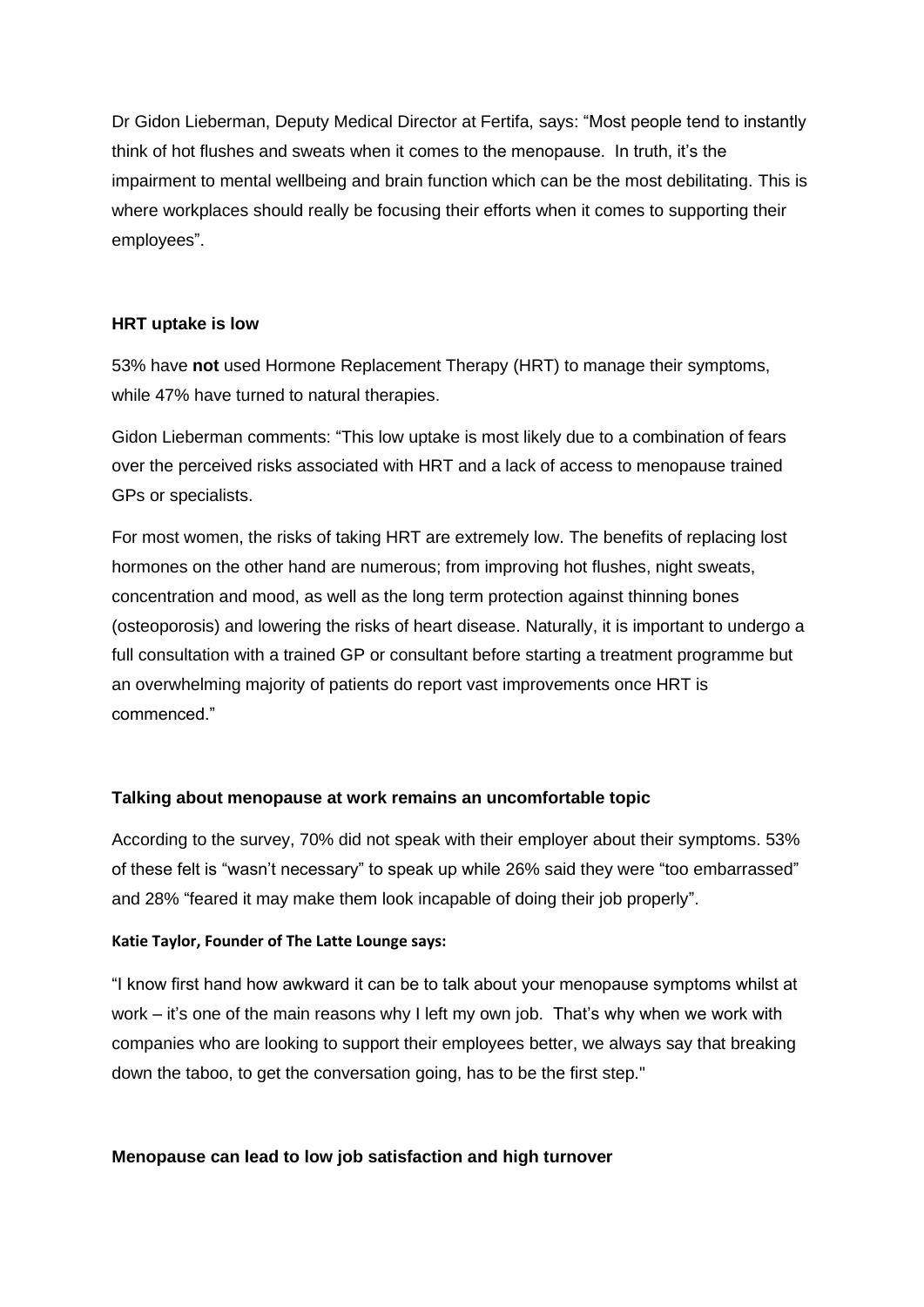The survey has uncovered a number of ways in which the perimenopause or menopause has negatively impacted women over 40 at work, which in turn has a clear impact on employers.

50% cited decreased job satisfaction, as a direct result of perimenopause or menopause while 42% say that it has led them to consider leaving their job.

### **Only 16% say that they were aware that their employer has a menopause policy**

51% say there is nothing in place and 33% are unsure.

Katie Taylor says: "This is a disappointing, but sadly not surprising result. Implementing or updating a policy is not an onerous task and the companies that we have worked with are seeing this as another important step in helping employees to feel more comfortable in approaching their employer for support."

#### ENDS

### **The full results of the survey can be found in the appendix of this press release.**

#### **About Latte Lounge**

The Latte Lounge is a multi award-winning platform for midlife women. The company's mission is to provide evidence-based, unbiased support, information, guidance and signposting for all their perimenopause, menopause, health and wellbeing needs.

#### **About Fertifa**

Fertifa is the UK's leading fertility and reproductive health benefits provider, delivering comprehensive and fully flexible corporate benefit programmes to businesses large and small. Founded in 2018 by entrepreneur Tony Chen and driven by the team's personal experience of fertility struggles, Fertifa offers a blend of medical, HR and customer care expertise to help its clients retain and attract staff and improve productivity. The company added a specialist menopause support offer to its clients in 2021.

# **For further information, please contact: Jo Roberts** Head of Marketing, Fertifa [Jo.roberts@fertifa.com](mailto:Jo.roberts@fertifa.com)

[www.fertifa.com](http://www.fertifa.com/)

**Anna O'Sullivan** Marketing Manager, The Latte Lounge [anna@lattelounge.co.uk](mailto:anna@lattelounge.co.uk) [www.lattelounge.co.uk](http://www.lattelounge.co.uk/)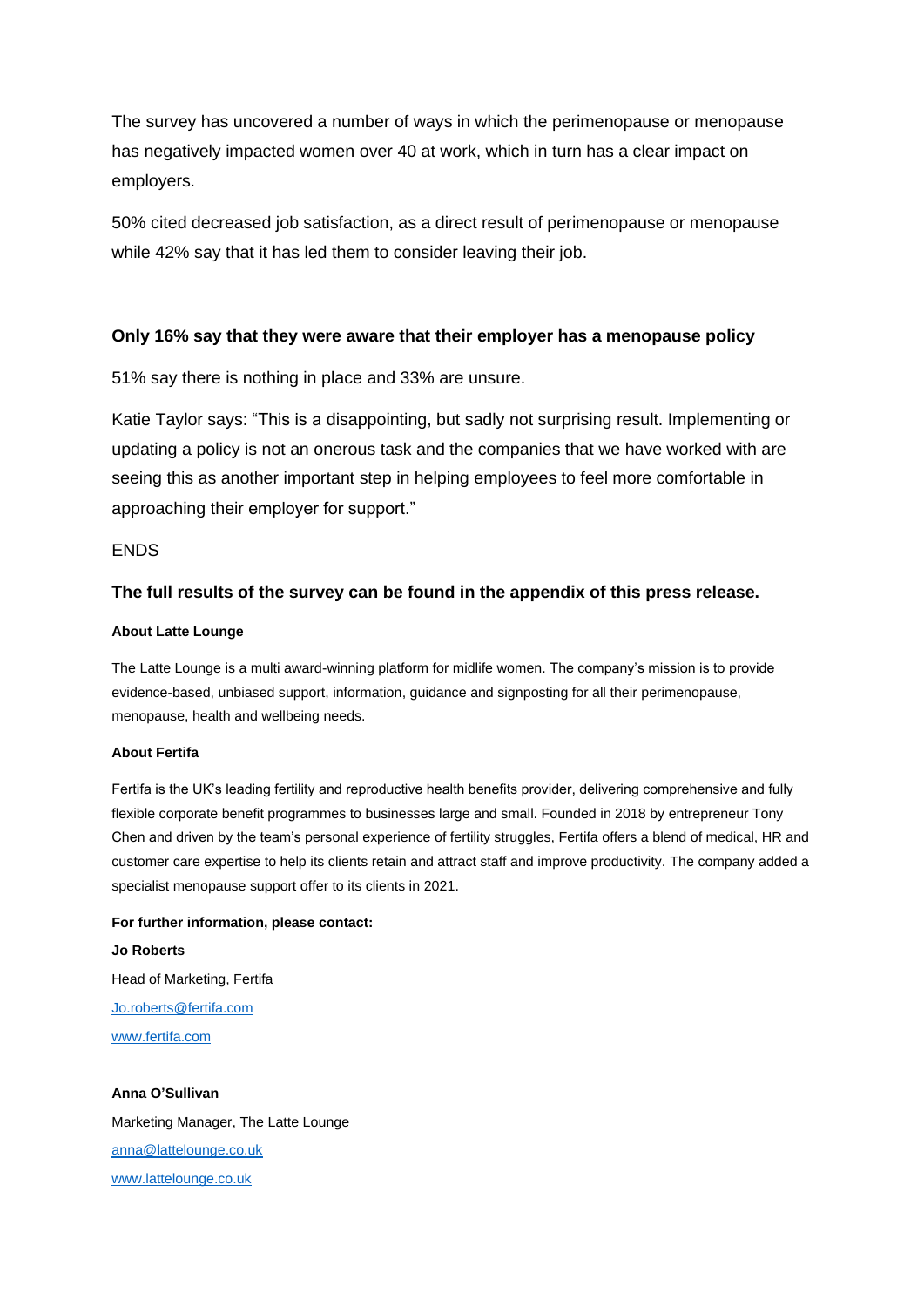# **APPENDIX - Detailed Survey Data**

# **DEMOGRAPHICS**

#### **Age of respondents:**

| $21 - 30$ | 0.8%  |
|-----------|-------|
| 31 - 40   | 1.9%  |
| 41 - 50   | 50.0% |
| $51+$     | 47.3% |

### **Gender of respondents:**

| Female     | 99.8%   |
|------------|---------|
| Non-binary | $0.2\%$ |

### **Level in organisation**

| Junior level                        | 10.2% |
|-------------------------------------|-------|
| Mid-level, experienced professional | 59.1% |
| Senior management / Leadership      | 25.1% |
| Prefer not to say                   | 5.6%  |

## **SYMPTOMS AND TREATMENT**

### **Symptoms which respondents experienced:**

| Tiredness or a lack of energy          | 87.4% |
|----------------------------------------|-------|
| Brain fog or difficulty concentrating  | 86.8% |
| Anxiety                                | 83.7% |
| Difficulty sleeping or disrupted sleep | 83.0% |
| Poor memory                            | 79.2% |
| Low mood or depression                 | 76.6% |
| Sweats (day-time or night-time)        | 75.1% |
| <b>Irritability</b>                    | 73.1% |
| Weight gain                            | 72.6% |
| Joint pain                             | 70.6% |
| Hot flushes                            | 69.3% |
| Mood swings                            | 69.1% |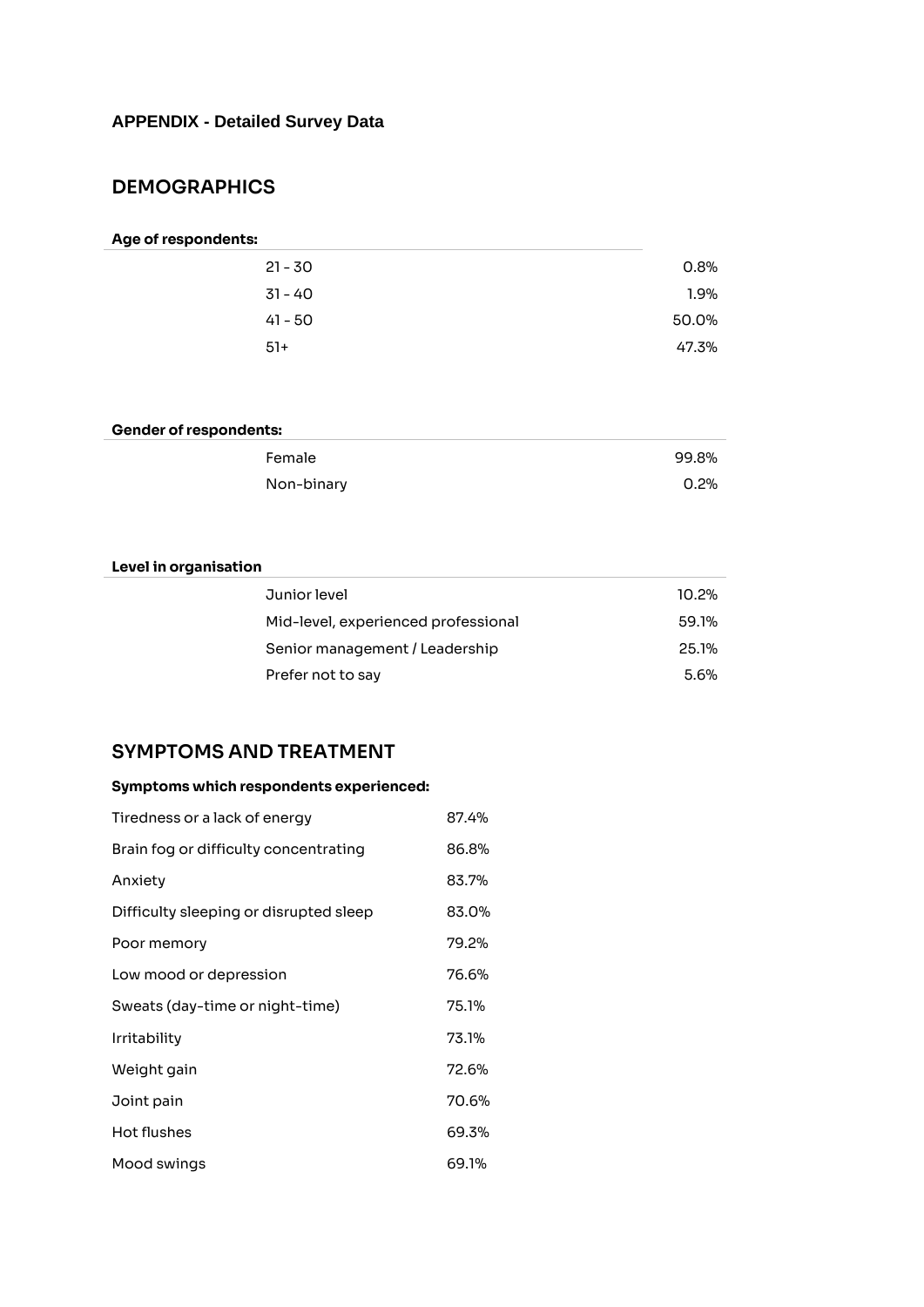| Decrease in libido (sex drive)             | 68.9% |
|--------------------------------------------|-------|
| Bloating                                   | 68.0% |
| Headaches                                  | 56.7% |
| Dry, itchy skin                            | 55.6% |
| Muscle tension and/or restless legs        | 53.9% |
| Palpitations                               | 53.2% |
| Irregular periods                          | 53.0% |
| <b>Dizziness</b>                           | 50.8% |
| Vaginal dryness                            | 45.9% |
| <b>Breast soreness</b>                     | 45.0% |
| Hair loss                                  | 40.2% |
| <b>Brittle nails</b>                       | 39.1% |
| Dental and/or gum problems                 | 38.2% |
| Urinary symptoms (e.g. incontinence, UTIs) | 37.5% |
| Body odour changes                         | 37.3% |
| Panic attacks                              | 33.3% |
| <b>Tingling extremities</b>                | 28.5% |
| Allergies                                  | 25.8% |
| Electric shock sensations                  | 24.5% |
| Nausea                                     | 23.6% |
| Bone weakness and/or fractures             | 12.6% |
| <b>Burning mouth</b>                       | 8.4%  |

### **Did you tell your employer about going through menopause?**

Yes – 30%

No – 70%

### **For those that didn't, why not?**

| I didn't feel it was necessary to tell my employer        | 53.3% |
|-----------------------------------------------------------|-------|
| I'd be embarrassed                                        | 26.3% |
| My manager may be embarrassed                             | 10.0% |
| My employer/manager would not understand                  | 16.9% |
| My manager is unsupportive                                | 6.6%  |
| My colleagues are unsupportive                            | 3.8%  |
| I may be perceived as being incompetent to fulfil my role | 28.2% |
| It may have negatively impacted my career                 | 25.7% |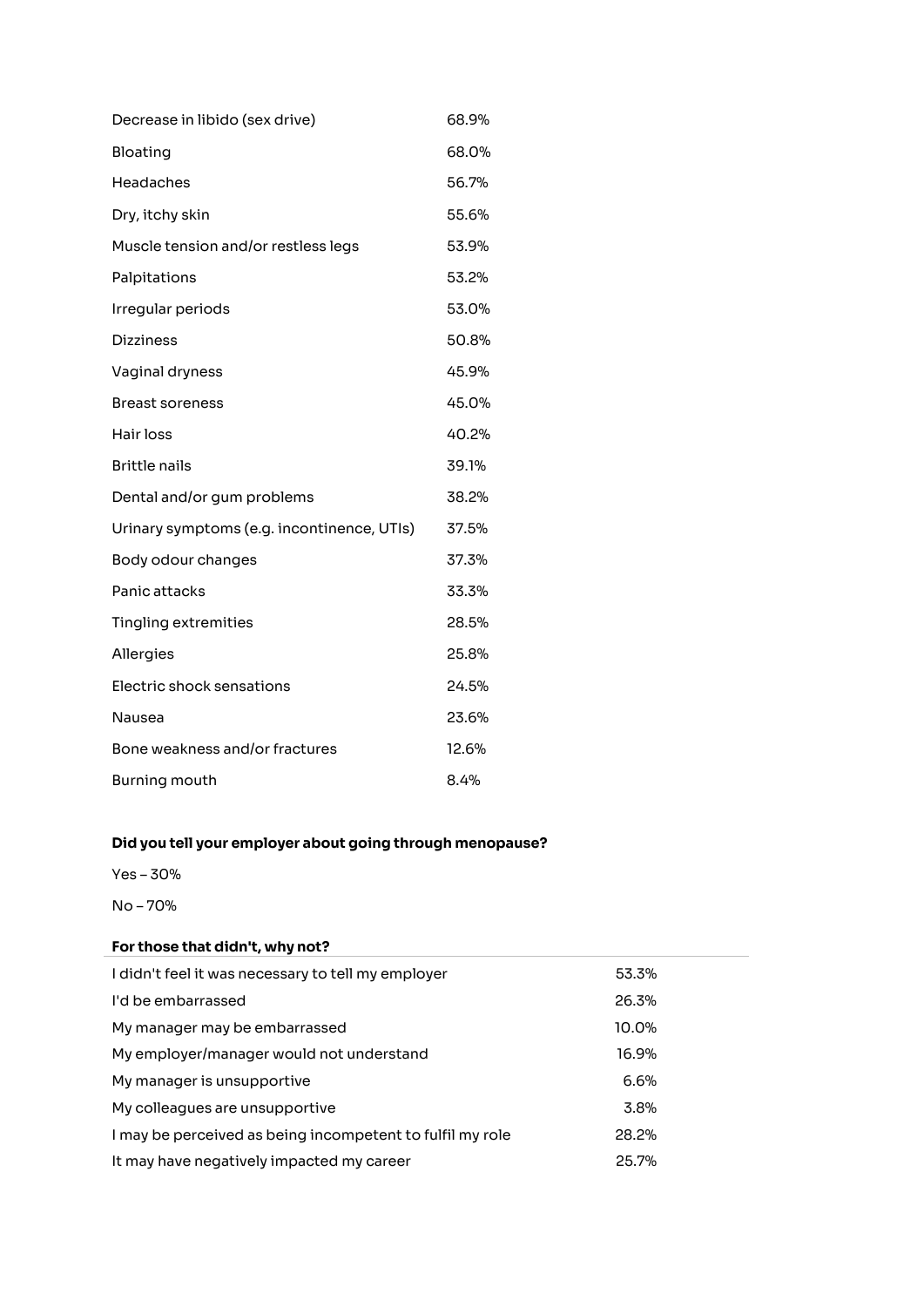# **Do/did you use HRT?**

Yes – 47.5% No – 52.5%

### **Do/did you use alternative or natural remedies?**

Yes – 47.2%

No – 52.8%

# **WORKPLACE SUPPORT**

| Does your employer provide any menopause support?   |       |
|-----------------------------------------------------|-------|
| Yes                                                 | 25.5% |
| Unsure                                              | 26.3% |
| No                                                  | 48.1% |
|                                                     |       |
| What support is in place?                           |       |
| A symptom checklist                                 | 7.1%  |
| Paid time off                                       | 1.9%  |
| Flexible working options                            | 7.1%  |
| Workplace adjustments (such as temperature control) | 7.9%  |
| A range of support for you to access                | 10.2% |
|                                                     |       |
| Do they provide any company-wide education?         |       |
| Yes                                                 | 16.6% |
| Unsure                                              | 20.5% |
| <b>No</b>                                           | 62.9% |
| What internal support networks do you have?         |       |
| LGBT+                                               | 34.0% |
| Women's                                             | 22.4% |
| Menopause / reproductive health networks            | 11.2% |
| Access to menopause specialists                     | 2.7%  |
| None of the above                                   | 36.7% |
| I don't know                                        | 20.1% |
|                                                     |       |
| Is there a menopause policy at your company?        |       |
| Yes                                                 | 16.0% |
| Unsure                                              | 33.4% |

No 50.6%